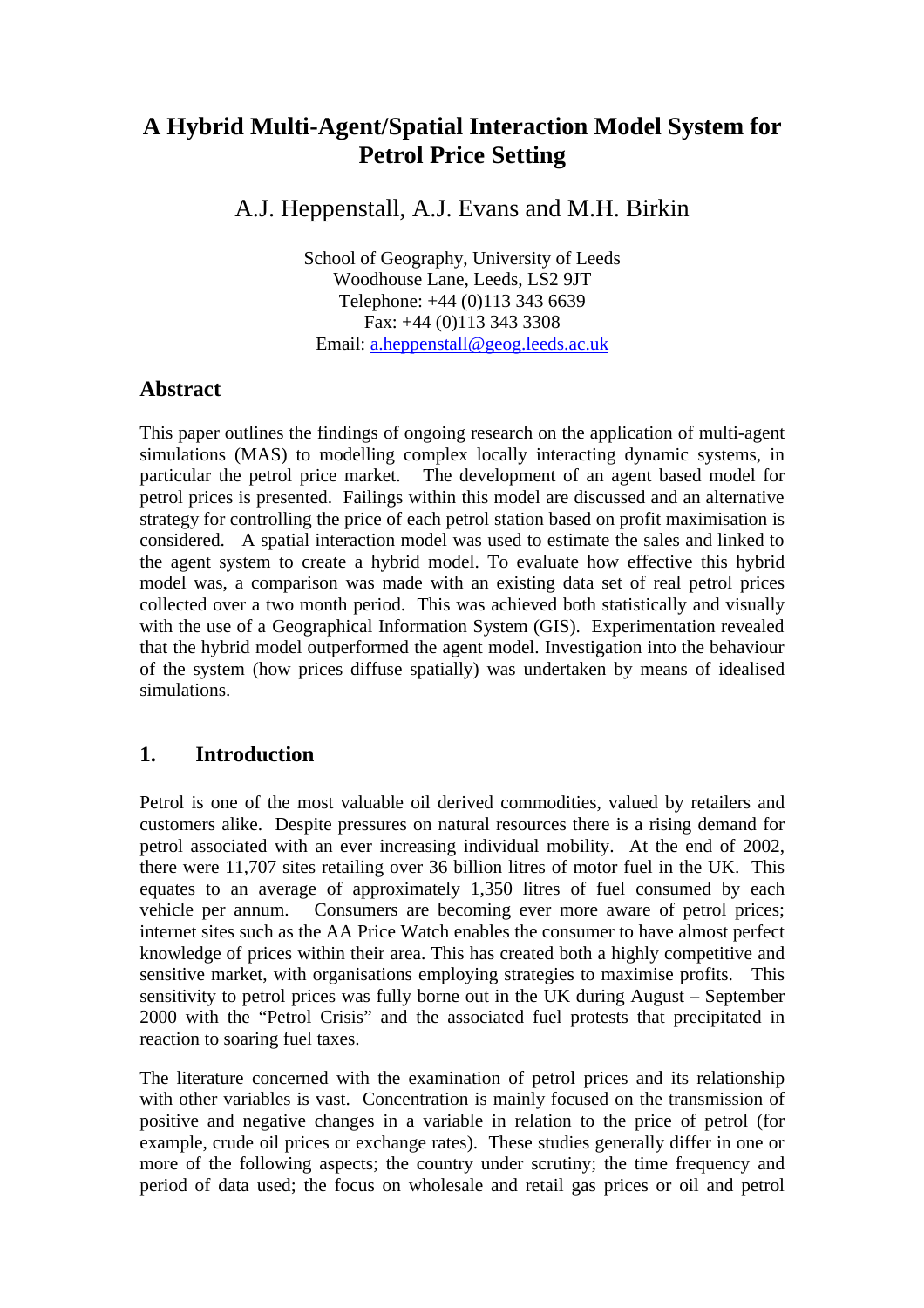prices and finally the dynamic model employed in the empirical investigation (Galoetti *et al.* 2003). Examples of work within this area include Bacon (1991), Manning (1991), Shin (1994), Reilly & Witt (1998) and Mitchell *et al.* (2000). High frequency cycles (whether there is a weekly or monthly variation within petrol prices) are another area that occupies substantial amounts of the literature. These have been thoroughly investigated and re-investigated by Castanias & Johnson (1993), Noel (2002) and Eckert (2002, 2003).

Typically, the models developed by researchers to represent the relationship between petrol and a variable are empirically based, set up with mathematical relationships between variables. Despite numerous advances made in theory and practice (Pave, 1994), these models do present certain problems. For example, mathematical models link up parameters that are all on the same scale of analysis. It is not possible to make the behaviours executed at the 'micro' level correspond with the global variables measured at the 'global' level. The equations that are used are generally complex, containing large numbers of parameters that are both difficult to estimate and lacking realism. Very little, if any, account of any geographical effects are taken. One of the largest criticisms of mathematical models is that it is difficult to take into account the actions of individuals and therefore the modifications to the environment which result from their behaviour. As Ferber (1999) highlights, "If we consider actions only in terms of their measurable consequences at the global level, or of their probability of appearance, it will be difficult to explain phenomena emerging from the interaction of these individual behaviours, in particular all those relating to intra- and interspecific cooperation". The final criticism that can be addressed at these models is that by their nature, mathematical models only consider quantitative parameters. Vast amounts of valuable information can be input to a model by use of qualitative data.

The research presented here differs from previous studies in several ways. Firstly, the technique employed is not empirically based; it is taken from the field of artificial intelligence (AI). Instead of aiming to examine relationships between variables, it aims to model the behaviour of individual petrol stations, the rules that they employ and strategies implemented. Within this paper, we present a hybrid-multi-agent model that seeks to represent the rules and patterns governing real petrol markets by the use of self-interested agents that are fed important system behaviour by a spatial interaction model. The behaviour of the system is further tested by use of idealised simulations. This will be used to specifically examine the spatial diffusion of price changes within the system. Finally, the hypothesis that local optimisation of profit leads to region-wide increase in the market profits is examined.

# **2. Agent-Based Systems**

Agent systems are a relatively new paradigm for developing software applications. Their vast potential in designing and building complex systems (Jennings, 2000) coupled with the increase in computing power and the advantages that they offer over traditional approaches has resulted in agent-based models becoming an increasingly popular and powerful tool within geographical applications (O'Sullivan, 2000). There is no universally agreed definition of an intelligent agent (see Franklin 1996, for further discussion) with researchers continually debating whether definition should be by an agents' application or environment (Goodwin, 1993; Brenner 1998). With an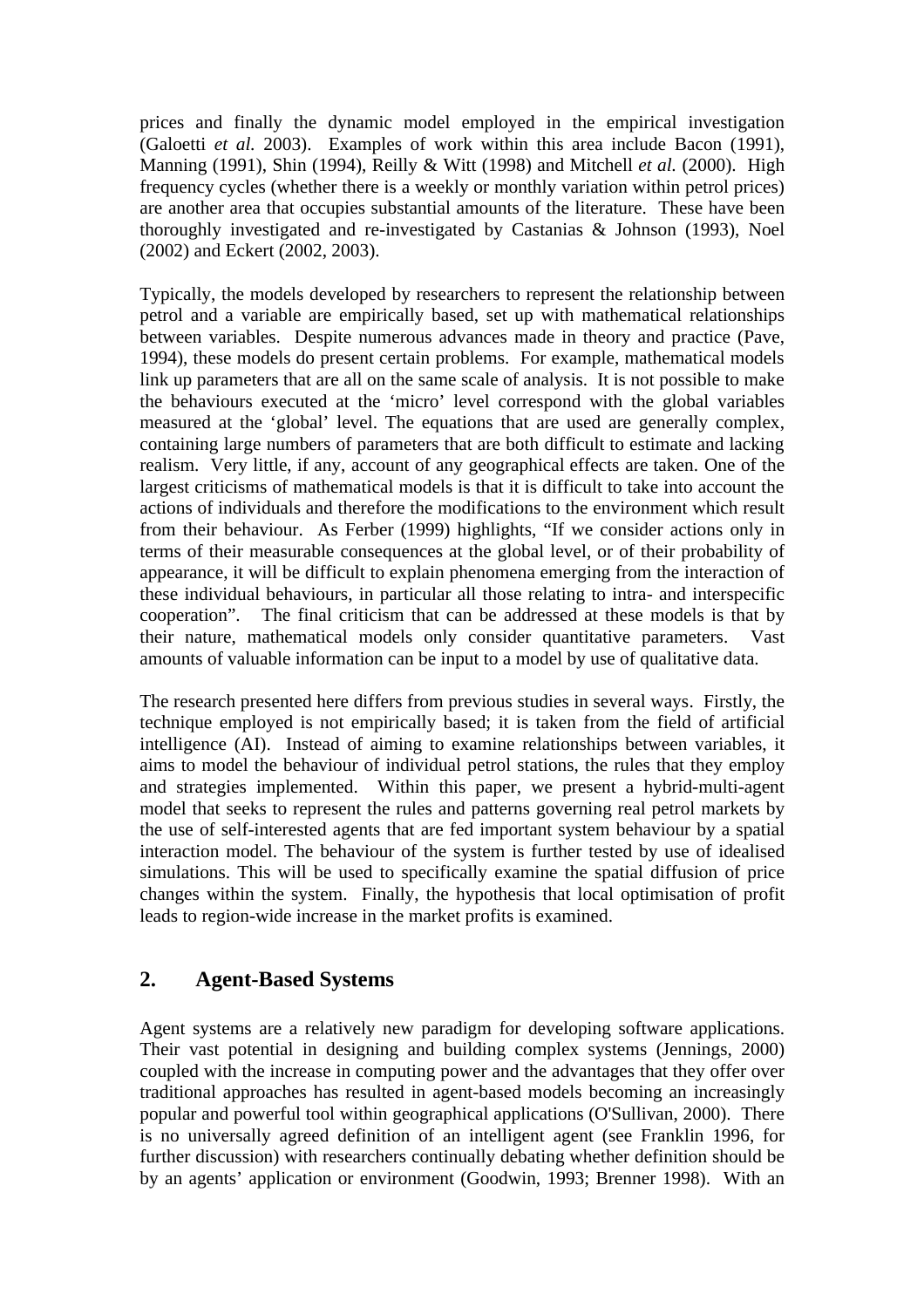ever-increasing list of agents appearing (Nwana, 1996), the most useful characterisation comes from Wooldridge (1997):

"An agent is an encapsulated computer system that is situated in some environment and that is capable of flexible, autonomous action in that environment in order to meet its design objectives".

Applications of agents can be found in many areas from electronic commerce, the gaming industry through to industrial applications. Examples of agent models currently within the geographical domain are SprawlSim (designed to help public planners experiment with ideas about suburban sprawl); STREETS and SWARM (both modelling pedestrian movement within public areas) and TRANSIM (a tool for simulating traffic levels). These applications readily exploit the ease of decomposition allowing several processes to be modelled at different temporal and spatial scales.

### **2.1 Petrol Stations as Agents**

The petrol pricing market can be viewed as a complex system. Many processes combine at different temporal and spatial scales to affect the overall petrol price. For example, internal costs (cost of production, fixed costs e.g. staff pay), external influences (price of crude oil and levels of taxation) and effects of locality. More importantly, it is hypothesised that competition within the local neighbourhood exerts the greatest influence on setting of price. For example, it is well publicised that ESSO operate a "PriceWatch" policy that aims to match all prices within 3km.

Agent-orientated approaches advocate decomposition of the problem to be solved. This results in multiple agents being able to engage in flexible, highly-detailed interactions. This decomposition offers two main advantages in modelling complex systems. Firstly, the amount of system control is reduced which results in a lower degree of coupling between components. Secondly, decisions about actions to be performed are devolved to autonomous entities based on the agent's state of affairs rather than an external entity's perception of this state (Jennings, 2000). This approach is well suited to geographical applications, such as the petrol pricing market, where there are a discrete set of spatially distributed entities, in this case petrol stations, that interact with each other and their environment.

A simple agent model was developed with an object-orientated language (Java). Individual petrol stations were created as objects and supplied with knowledge of their own price and sales and the price of those stations within their neighbourhood. Each petrol agent can be characterised as being *heterogeneous*, possessing a fixed location and a petrol price and separate rule sets to differentiate them; *communicative and cooperative* with pricing information shared between the agents for competition and *reactive*, making decisions and changing their prices based on information supplied to them. Diagrammatically, a set of petrol agents within the system may be represented as: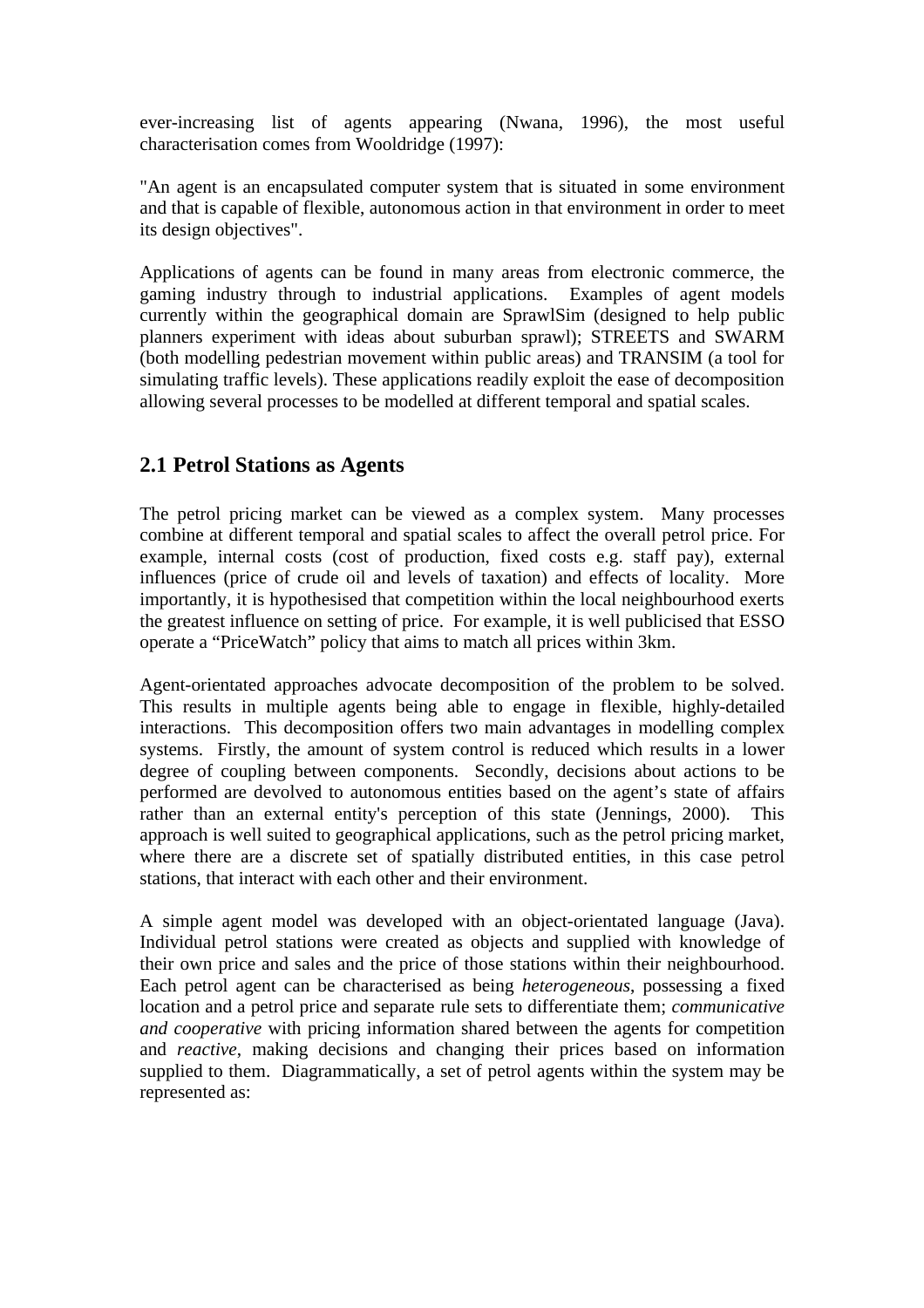

Figure 1: A set of petrol agents (following the style of Tsvetovat and Carley, 2002)

The mechanism that an individual agent operates is:

```
For each neighbour {
            get price of neighbour()
            get distance to neighbour()
      }
      Calculate new price based on pre-defined 
rules;
      Repeat until simulation finished.
```
Figure 2: Pseudo code representing the mechanism of the petrol agent.

## **2.2 Decision Making**

The price of petrol that a station sells is decided via a set of rules. These rules can be assigned to either a group of stations, for example the ESSO brand, all the stations contained within an area, or to all the stations. They are based on industry knowledge and implemented after experimentation with differing parameters. The parameters that form the basis of the rules and an example rule used by a petrol agent are:

- − Minimum and maximum price.
- Undercutting price.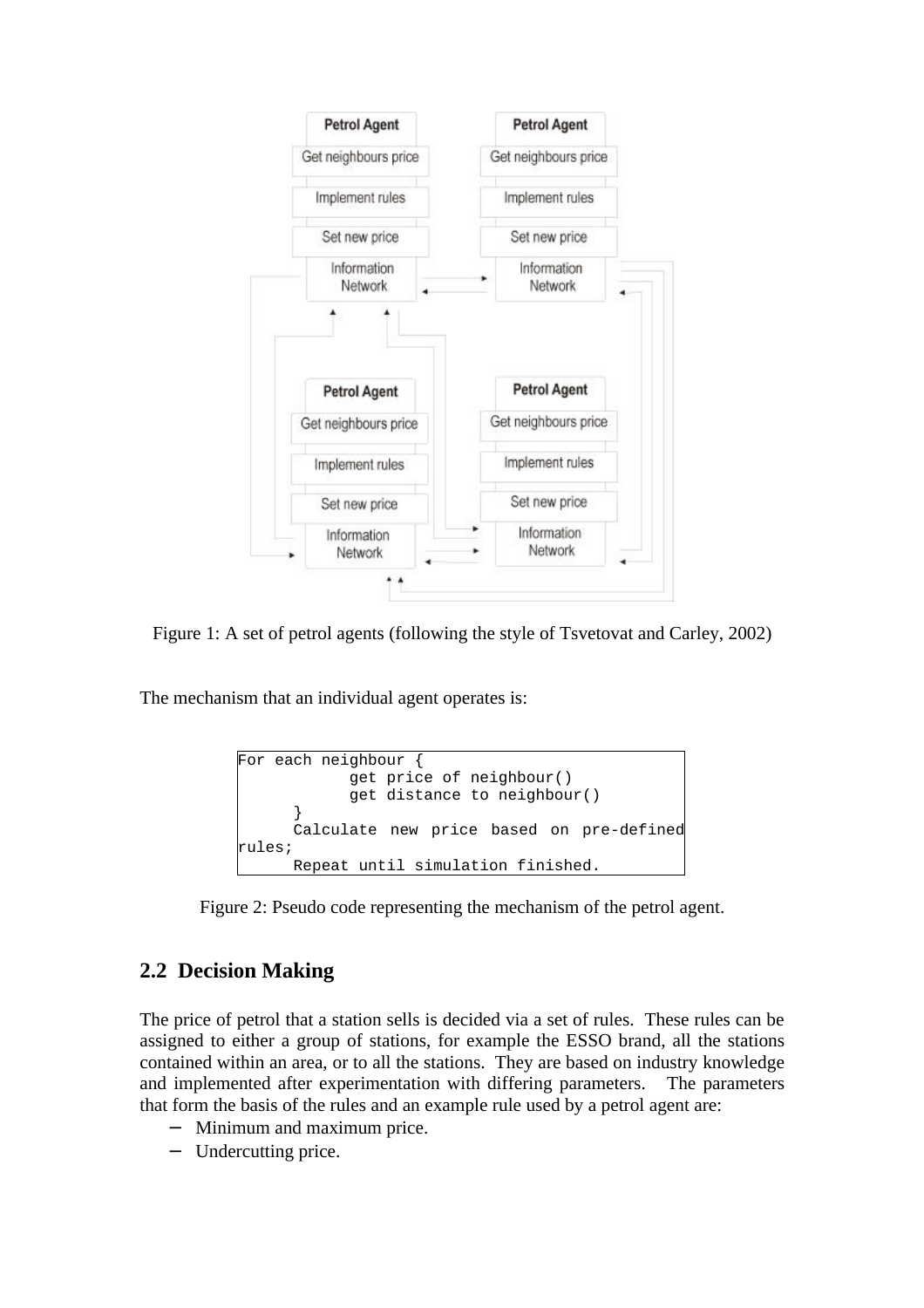- − Overprice (the amount by which a petrol station can be more expensive than its neighbours)
- − Neighbourhood.

#### **Example:**

− Am I more expensive by Xp than the competition in my neighbourhood (Ykm)? If yes, drop my price by Xp.

Interplay of different rules sets allow the stations to be competitive and implement behaviour (e.g. price cutting wars) that leads to profit maximisation. The stations update their prices once per day after a decision has been made. Although one of the advantages of using a MAS is the allowance of asynchronous behaviour, the petrol market simulation is based on a synchronous response, i.e. petrol stations are hypothesised to update their prices once per day in response to corporate instructions or reaction to local competition.

#### **2.3 Self-interest**

The petrol agents within the system are designed to be self-interested. In making a decision (deciding what price to set), the agents are only concerned with their own immediate profit. This profit maximising behaviour can be seen as a dominant strategy thereby driving out all secondary ones (e.g. attaining market share, collusion for market saturation). It is possible that these behaviours are in fact the dominant or at least equally influential within the system. This paper will concentrate on using the profit maximisation strategy. Further research will investigate the other strategies outlined.

#### **3. Analysis Tools**

The data is characterised by being both spatially and temporally dynamic. Assessment of the results has to take these characteristics into account. A combination of two methods (statistical and visual) will be used to assess the performance of the agent model. Firstly, the difference between the real and model data at each petrol station will be calculated. This can be achieved by using basic statistical measures such as the mean and standard deviation. To understand patterns and processes over time and within different geographical areas of the study, a method of visualisation needs to be employed. A Geographical Information System (GIS) provides the ability to map changes over an area and add in useful contextual information, e.g. roads. Additionally, interpolation can be achieved within a GIS thus producing price surfaces. Although the result is isotropic, it is a valuable visualisation tool for assessing patterns spatially.

#### **4. Real Data**

The data set consists of daily petrol price readings taken throughout the months of July, August and September 1999. Geographically, the data set covers the UK and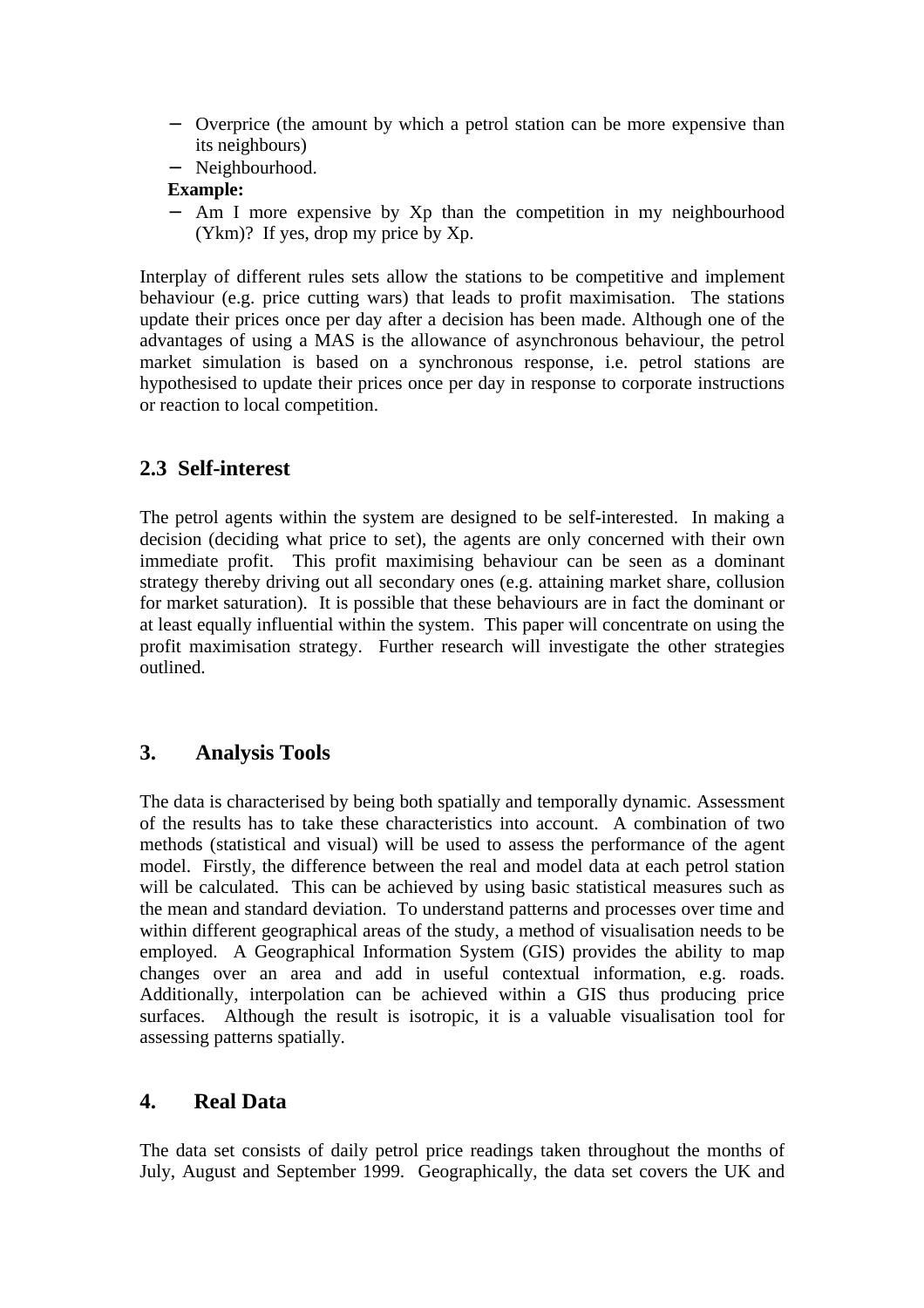many of the main petrol retailers, for example internationals such as ESSO, BP, TEXACO and SHELL; supermarket garages such as Sainsbury's, ASDA, TESCO and Morrisons, and numerous "independents". The prices of the four main petrol types of unleaded, super unleaded, diesel and four star are recorded; in total, there are over 16,000 data points. As every outlet sells unleaded and it is therefore the largest group of data, this will be used within the experiments.

# **5. Initial Experiments with an Agent Model of Petrol Pricing**

In the experiments conducted with the agent model, all the petrol stations within two selected areas (West and South Yorkshire) were assigned a list of rules. Initially, all the stations operated the same rules (parameters selected after experimentation). The experiments were initialised with the real data and the simulations were run to equilibrium (defined as the stage when all the prices within the area remained static for 3 days). The measure of success of a simulation was primarily based on the mean and standard deviation. These were calculated by comparing the real and model price at the same petrol station.

Comparison of the agent model with the real data consistently showed that the agent model mirrored the trends within the real data accurately (Figure 3). In terms of price, the agent model did under-predict the prices, a factor that increased over time. However, the agent model only took 2 days (iterations) to reach equilibrium. This is clearly not enough time for the model to operate the rule set. It was therefore concluded that any variations in the difference between the real and model data were actually due to changes within the real data. Additional analysis indicated that the agent model was not accounting for geographical variations (for example, different pricing strategies within rural and urban areas) within the study area and the rules did not make the petrol station strategies competitive enough. The principal aim of a petrol station, as with any business, is to maximise its profit. The rules described so far only look at fuel price rather than the overall profit. The final and perhaps the greatest deficiency in performance was attributed to the lack of consumer behaviour within the model. Essentially, the agents were too "simple", i.e. they did not possess enough knowledge of processes within the system to be able to replicate the patterns.

#### **6. Spatial Interaction Model**

One of the strategies employed to counter the failure of the agent model was the use of a spatial interaction model. Traditionally, spatial interaction models are used for what-if? scenarios (Birkin *et al.*, 2002). For example, what will happen to the sales of supermarket X if supermarket Y locates nearby? Within this model, they are used to calculate volume of sales information which will be fed to each agent (station). This information will be used to calculate the amount of profit that is being made.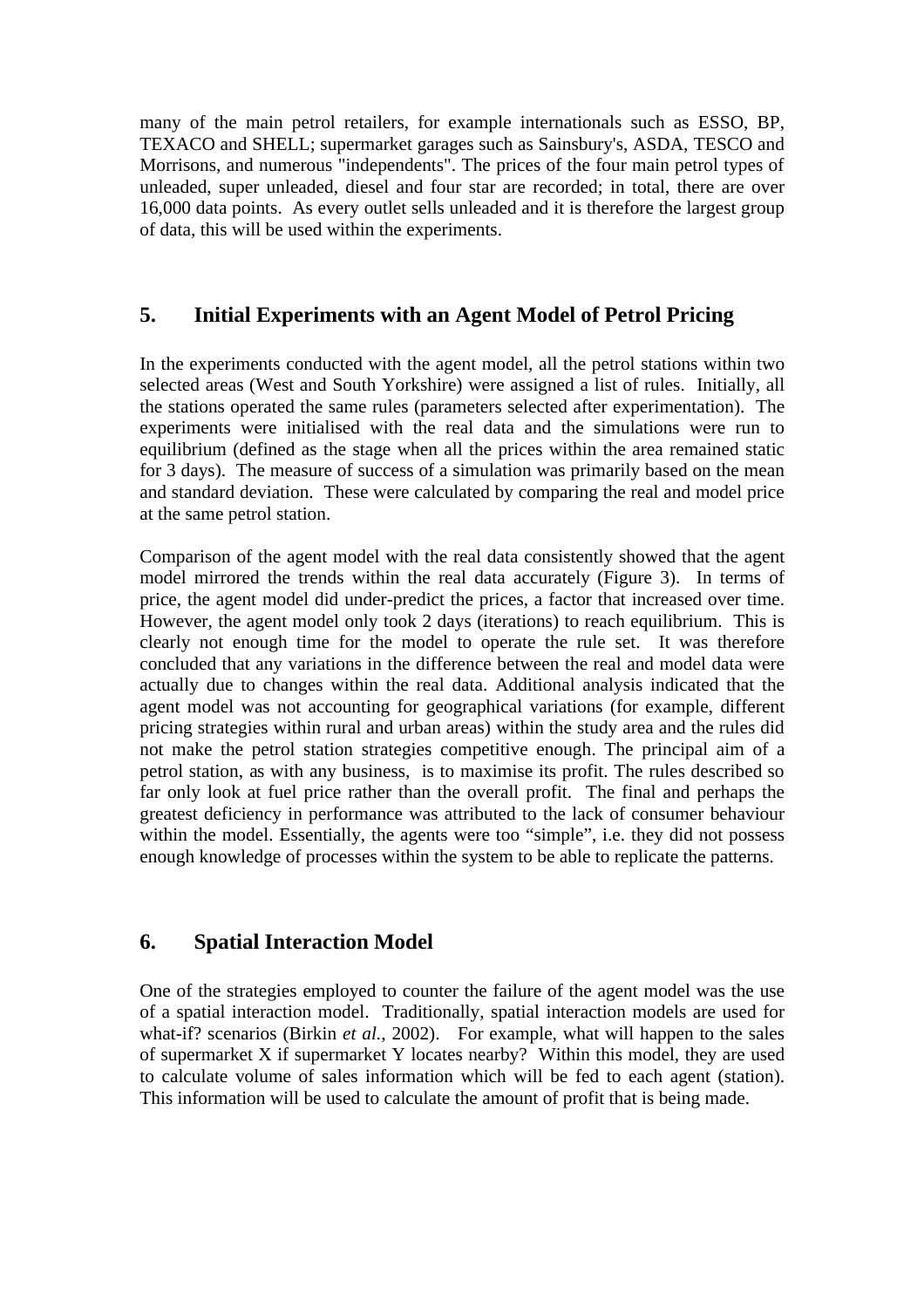

Figure 3: Comparison of the trends of the mean price difference from the starting date within West and South Yorkshire for the agent results and real data.

The petrol station will then implement profit maximising strategies based on this information. The model will be implemented in two stages. Equation (1) calculates the relative amounts of fuel sold by each garage to each UK census ward. The amount sold decays exponentially with distance between the ward centroid and the garage and with price. The exponential function was chosen to give garages closer to the ward centroid a higher attractiveness then petrol stations at a distance. This results in stations which are at a distance and/or selling highly priced petrol having low sales. Equation (2) represents the normalising process to ensure that the total volume of each fuel sold to each ward equals the demand  $H_i F^m$  (the amount of fuel m required by car owners in ward *i* per day). This gives the actual amount sold in each ward *l* and *b* are two coefficients to be determined.

$$
\hat{S}_{ij}^m = \mathbf{d}_j^m \exp\left[-\mathbf{b}d_{ij} - \mathbf{I}p_j^m\right]
$$
 (1)

$$
S_{ij}^m = \frac{\hat{S}_{ij}^m}{\sum_j \hat{S}_{ij}^m} H_i F_m \tag{2}
$$

where:

- −  $S_{ij}^m$  is the amount of fuel *m* sold by garage *j* to ward *i*.
- − *m*  $\mathbf{d}^m_j$  is 1 where garage *j* sells fuel m and 0 otherwise.
- $d_{ij}$  is the distance between ward *i* and garage *j*.
- −  $p_j^m$  is the price of fuel *m* at garage *j*.
- − *H<sup>i</sup>* is the number of households within the ward *i*.
- − *F m* is the amount of fuel of type *m* required per household per day.

The probability that a consumer will purchase petrol from any of the stations is hypothesised to depend on the price of the petrol in that local sub-market relative to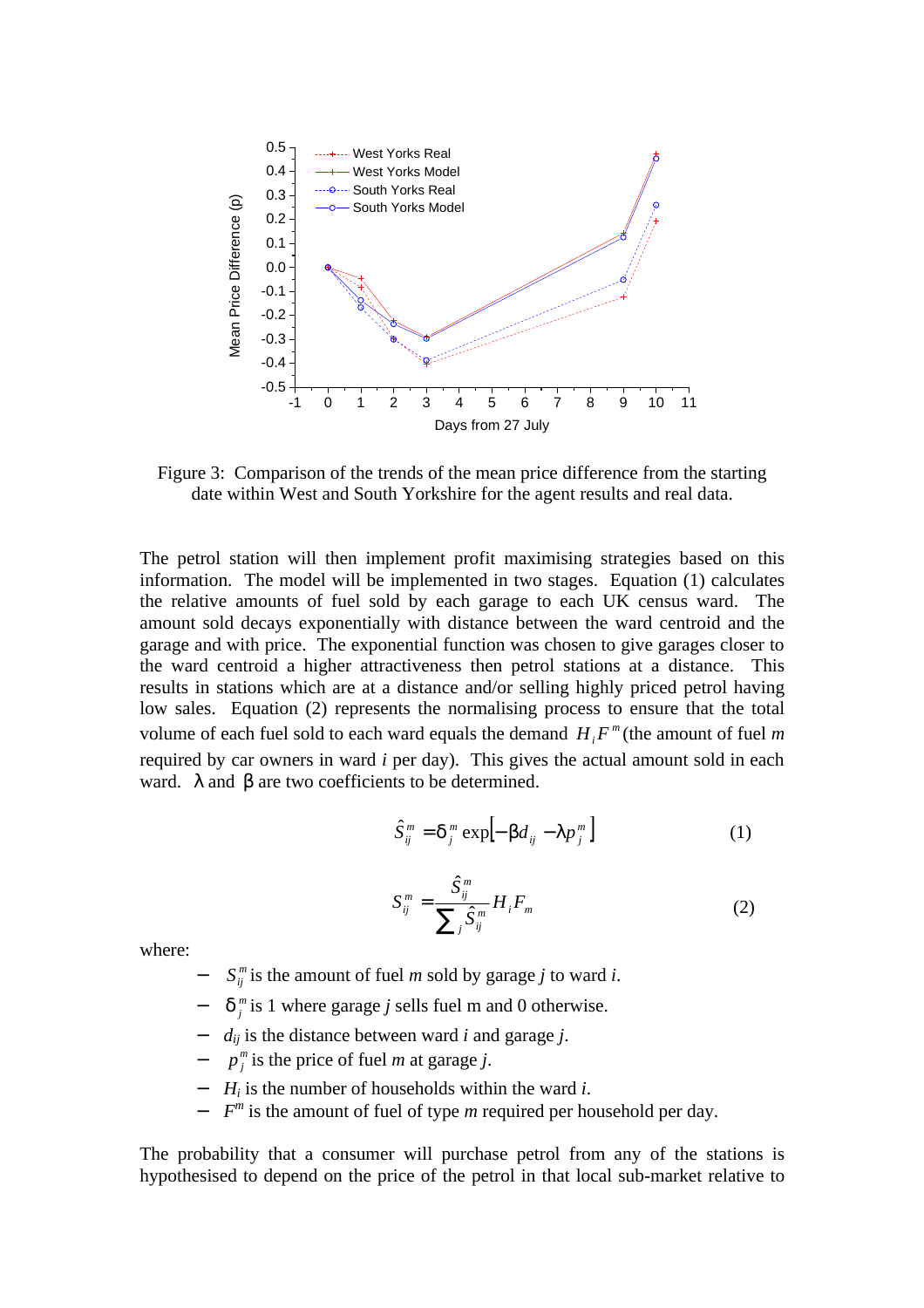the prices charged at the other sites. There are two elements to petrol prices, the cost of the petrol and the transportation costs incurred by the consumer going to the garage. This model assumes that these transport costs are negligible; this can be justified where journeys are short and other purchases are being made. Plummer *et al.* (1998) hypotheses that this is the case for most petrol sales because they are made in the consumer's immediate neighbourhood during the course of other activities rather than as the results of special trips.

The main driver within the model is profit. All stations are trying to maximise their own profits. To realistically model the behaviour of petrol stations, the following rules were implemented after experimentation:

- 1. If the profit is increasing then carry on with the current price strategy (i.e. Keep track of the profit and last change of price, don't change anything unless the profit is falling).
- 2. If the profit is falling, change the strategy to either:
	- a. Increase the price.
	- b. Decrease the price.

if either of these improves the situation, then return to step 1.

3. If the profit between the last two iterations hasn't changed much (i.e. It has reached the peak of its profit curve), then keep the price constant until the profit falls again.

To account for this, three equations were built into the model (Equations (3), (4), (5)). The income for garage *j* from fuel type *m* is given by

$$
D_j^m = \sum_i S_{ij}^m P_j^m \tag{3}
$$

where

- − *m Dj* is the amount of money that garage *j* takes from fuel *m*.
- − *m Sij* is the amount of fuel bought by ward *I* from garage *j*.
- $p_j^m$  is the price of fuel *m* at garage *j*.

The total cost of production is:

$$
C_j^m = \sum_i S_{ij}^m P_j^m(0) + Q_j^m \tag{4}
$$

where

- $-\frac{C_j^m}{j}$  is the amount that it costs the garage *j* to produce the petrol.
- − (0) *m Pj* is the cost per litre to produce and sell fuel *m* at garage *j*.
- $-\frac{Q_j^m}{q}$  is the fixed cost to the garage of selling fuel *m* at garage *j*. This might include for example the cost of staffing the station and maintaining the buildings which do not depend on the amount of fuel sold.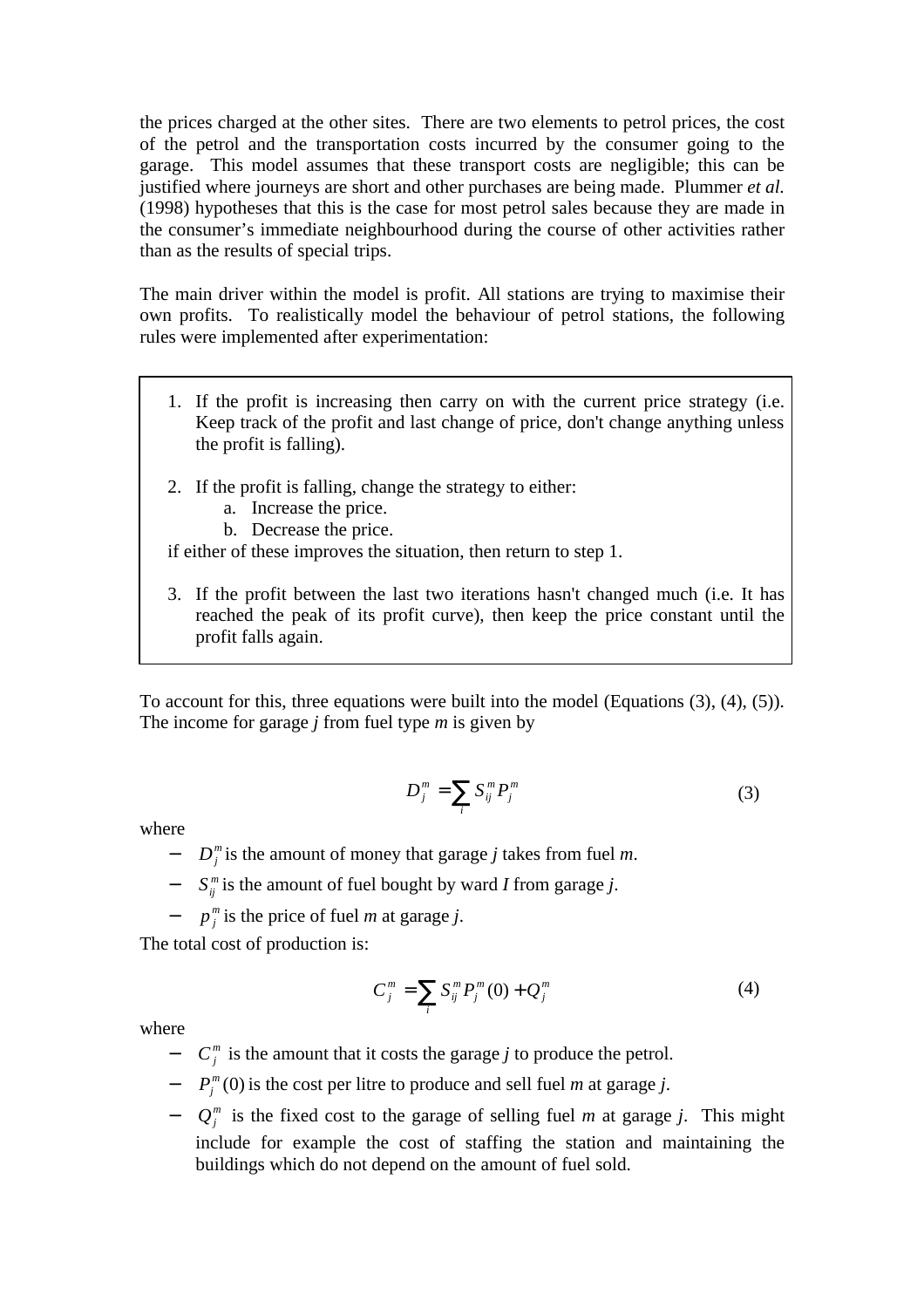The profit from fuel *m* at garage *j* is then given by:

$$
\Pi_j^m = (D_j^m - C_j^m) \tag{5}
$$

# **6.1 Linking the Agent and Spatial Interaction Model**

The interaction between the agent model and spatial interaction model can be summarised as:

- 1. The agent model is initialised with the real data (Day 0).
- 2. Additional data e.g. ward data is read in.
- 3. The fuel price and station location data is passed to the spatial interaction model.
- 4. The spatial interaction model calculates fuel sales for each station.
- 5. The fuel sales are passed to each station. Different garages can use this information in different ways depending on rule assignment.
- 6. Each agent calculates its new price and the simulation is returned to step 4 until equilibrium or a set time limit is reached.

The interaction between the two models is diagrammatically expressed in Figure 4.



Figure 4: Conceptual representation of the interaction of the agent and spatial interaction model.

# **7. Comparison of the Agent and Hybrid Model Performance**

The hybrid model was tested against known data for pump prices in the West Yorkshire area in the months of July and August 1999. The results using strategies based solely on the price of the neighbouring stations (no involvement of the spatial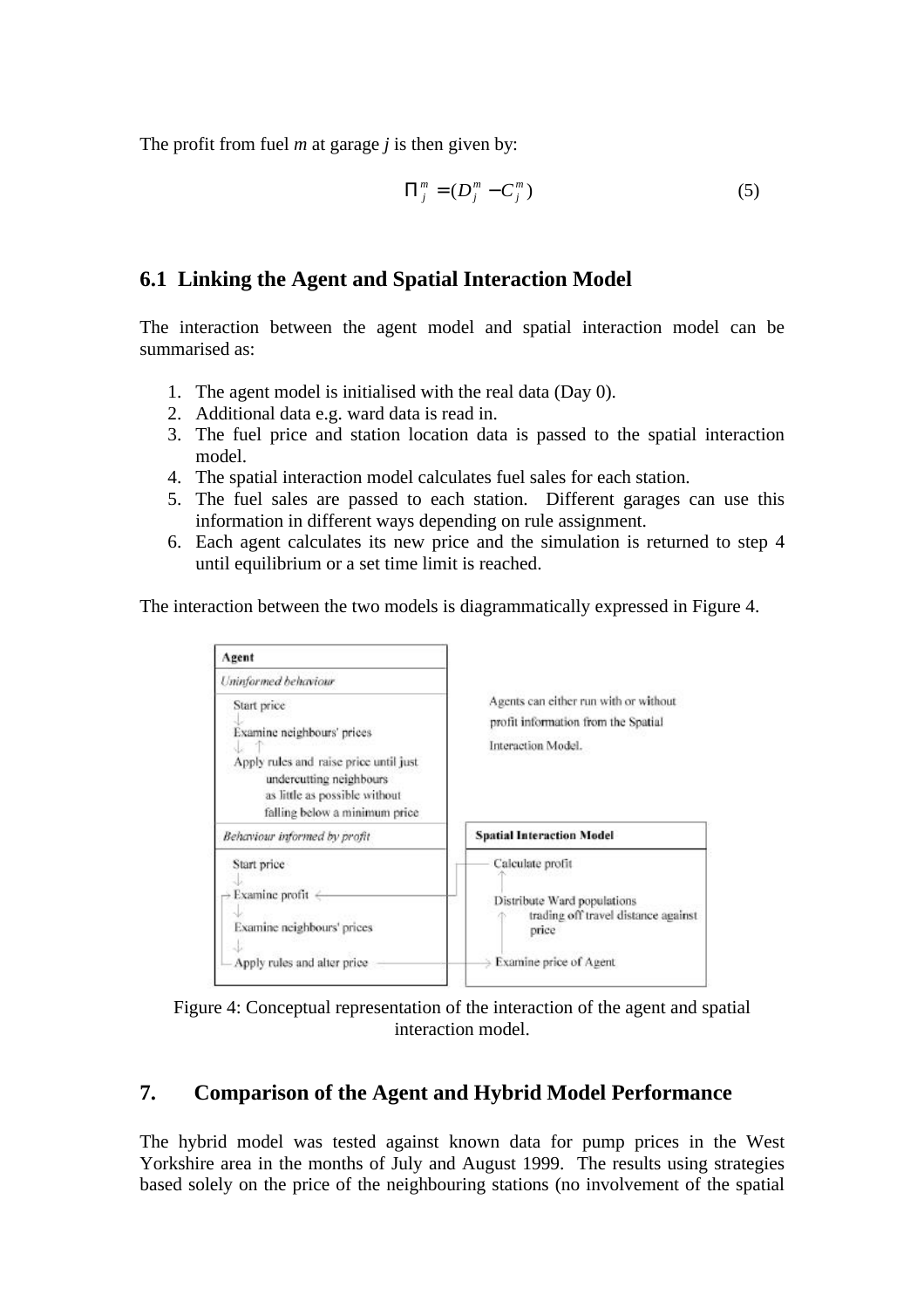interaction model) showed that the agent model was representing some of the processes within the system. The best model performances came from simulations that hit equilibrium rapidly. In these cases, the agent model was not modifying the prices so the results were effectively the same as doing nothing (Figure 5). In reality the primary motivation for a petrol station is the maximisation of profit which these strategies cannot capture. This information on sales (and hence profit) was incorporated by building and attaching a spatial interaction model to the agent model. This hybrid agent model has a sounder theoretical basis (it models real processes), but by solely assessing Figure 5 does not appear to improve on the performance of the agent model. However, this is misleading.



Figure 5: Graph showing the comparison of the trends of the mean price difference from reality for the agent and hybrid model over time.

A better test of the performance of the two models is to assess whether they can reproduce the spatial variations in price observed in the real data. The agent and hybrid model were run with all the petrol stations being assigned the same initial price. The model was allowed to run to equilibrium. No price changes were observed with the agent model (Figure 6a), since the rules used assumed that this was a stable situation. The hybrid model performs much better (Figure 6b), and is beginning to reproduce price variations similar to that observed in the real data (Figure 6c), for example between high priced rural areas and cheaper urban areas. The model still needs to produce a little more price differentiation within the urban areas. This might imply that the rules for rural and urban agents need to be differentiated in future experiments.

#### **8. Regional Profit Increases from Local Profit Maximisation?**

At the beginning of the paper, it was hypothesised that despite being myopic and selfinterested, the agents, in their quest for higher profits, will produce a market that increases profit on a regional scale. With the development of the hybrid model, we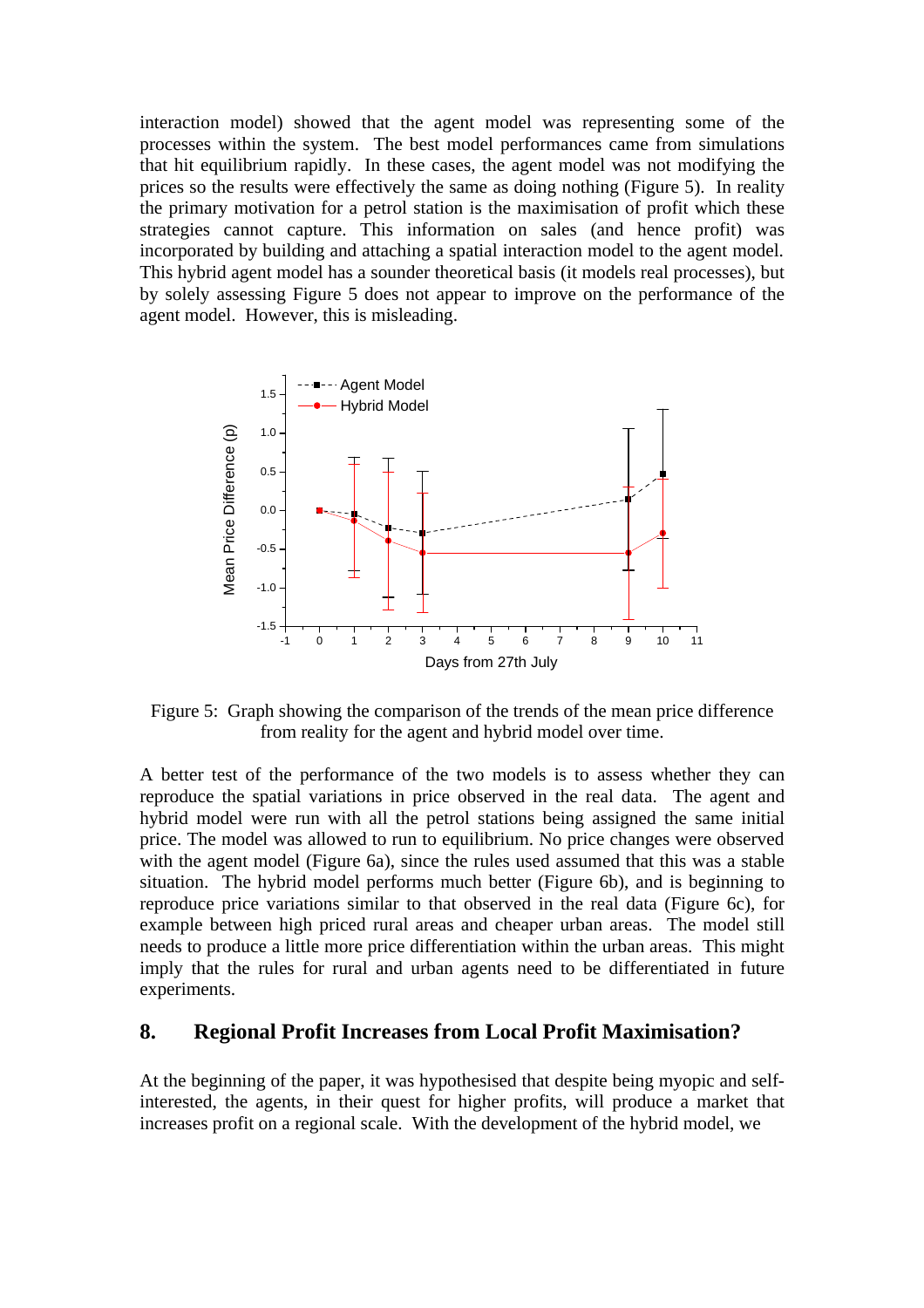

Figure 6: Interpolated price surface maps showing the final equilibrium state of the agent model (a), hybrid model (b) and the real data for the first day (c) as a comparison.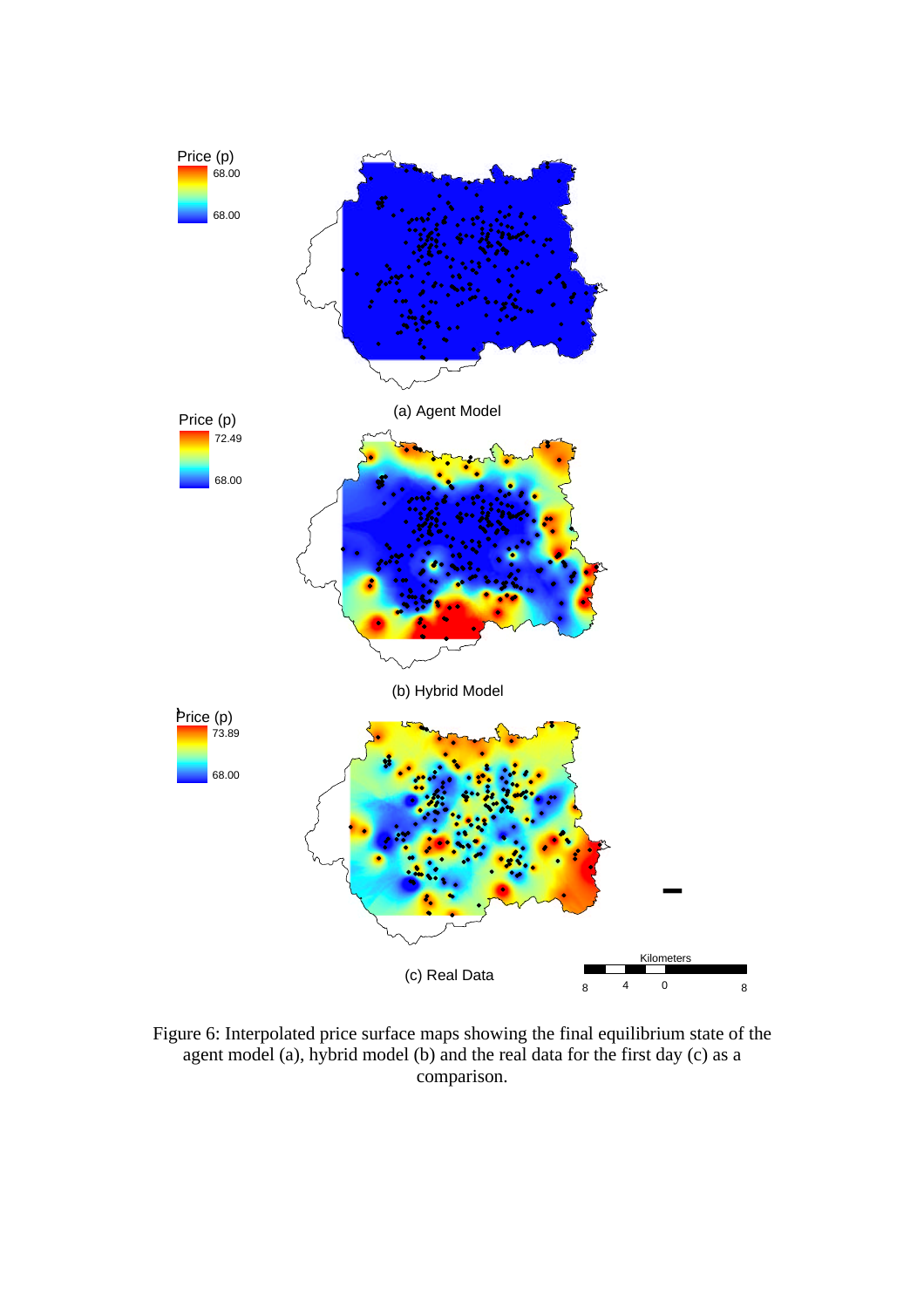are in a position to test the validity of this by examining the hybrid model run used in section 7. The main measurement of the experiment was based on summing the profits made at each petrol agent each day over the course of the simulations. It was found that maximisation of profit at the local scale did indeed lead to an overall increase in regional profit (Figure 7). This increase was gradual, slowing down as the system reached equilibrium. This suggests that the model is at least capturing potential market behaviour well.



Figure 7: Change in total profit  $(f)$  over the course of the simulation.

#### **9. Spatial Diffusion of Price Changes**

Experimentation was undertaken with the hybrid model to assess the spatial diffusion of price changes through the system. Idealised conditions were employed to standardise location distribution effects and allow an easier understanding of the patterns produced by the hybrid-model. A grid was constructed over a 20km x 20km area. Petrol stations were located at nodes every 0.5km. Each square represents a ward (the ward centre is located at the centre of the square) and contains a population of 2000. Every petrol station was assigned the same price (68p) with the centre station set to 63p. It is hypothesised that the cheaper price at the centre station would diffuse through the system at different rates according to the neighbourhood size.

The initial price drop at the centre station was found to gradually spread out to the surrounding area (Figure 8). By the end of the simulation, the price change has diffused out to all of the stations. Figure 9 shows the total price change as a function of distance from the centre station at various times. This illustrates that for a given time there is a relatively sharp interface between the region which has been strongly affected by the price drop and the more distant region where there is only a small drop in price. The rate at which this interfaces propagates through the system is relatively constant with a value of about 0.1km per day in this simulation. For distances less than the interface the price change is more or less constant at about -6.5p. At greater distances the price change slowly drops during the simulation, but in this case never reaches less than about -3p.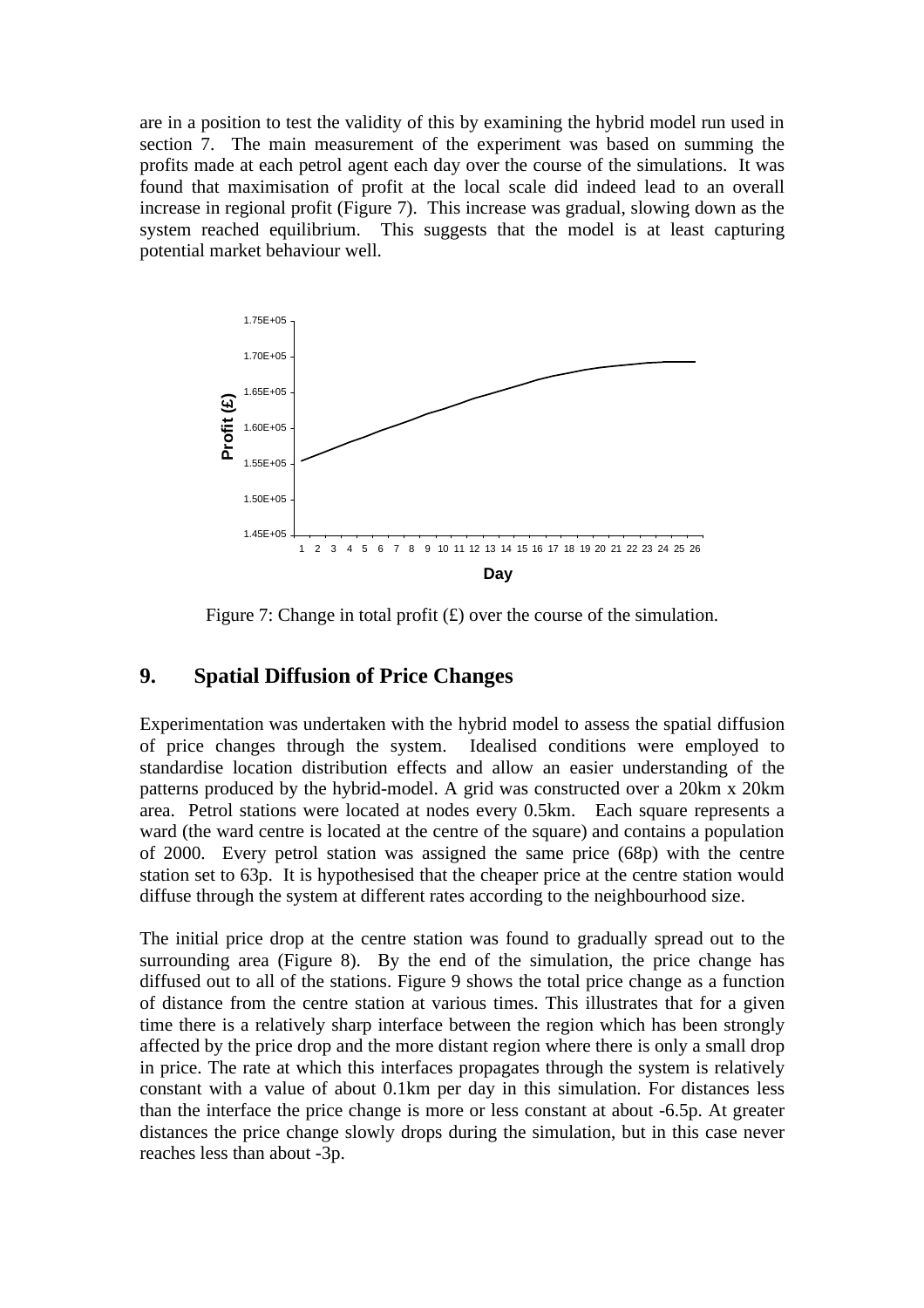

Figure 8: Spatial diffusion of price changes across the surface at different time (t) stages using a 1km neighbourhood.



Figure 9: Plot of total price change against distance for various times (t) using a 1km neighbourhood to illustrate the propagation of price changes throughout the system.

Varying the size of the neighbourhood had the effect of increasing the rate of dispersion (Figures 10 and 11). The larger the neighbourhood, the faster the price change dispersed. For example, within a neighbourhood of 1km, the prices diffused out at 0.1km per day. With a 5km neighbourhood, the rate of diffusion had increased to 0.9km per day.



Figure 10: Comparison of the spatial diffusion of different neighbourhood sizes at  $t = 20.$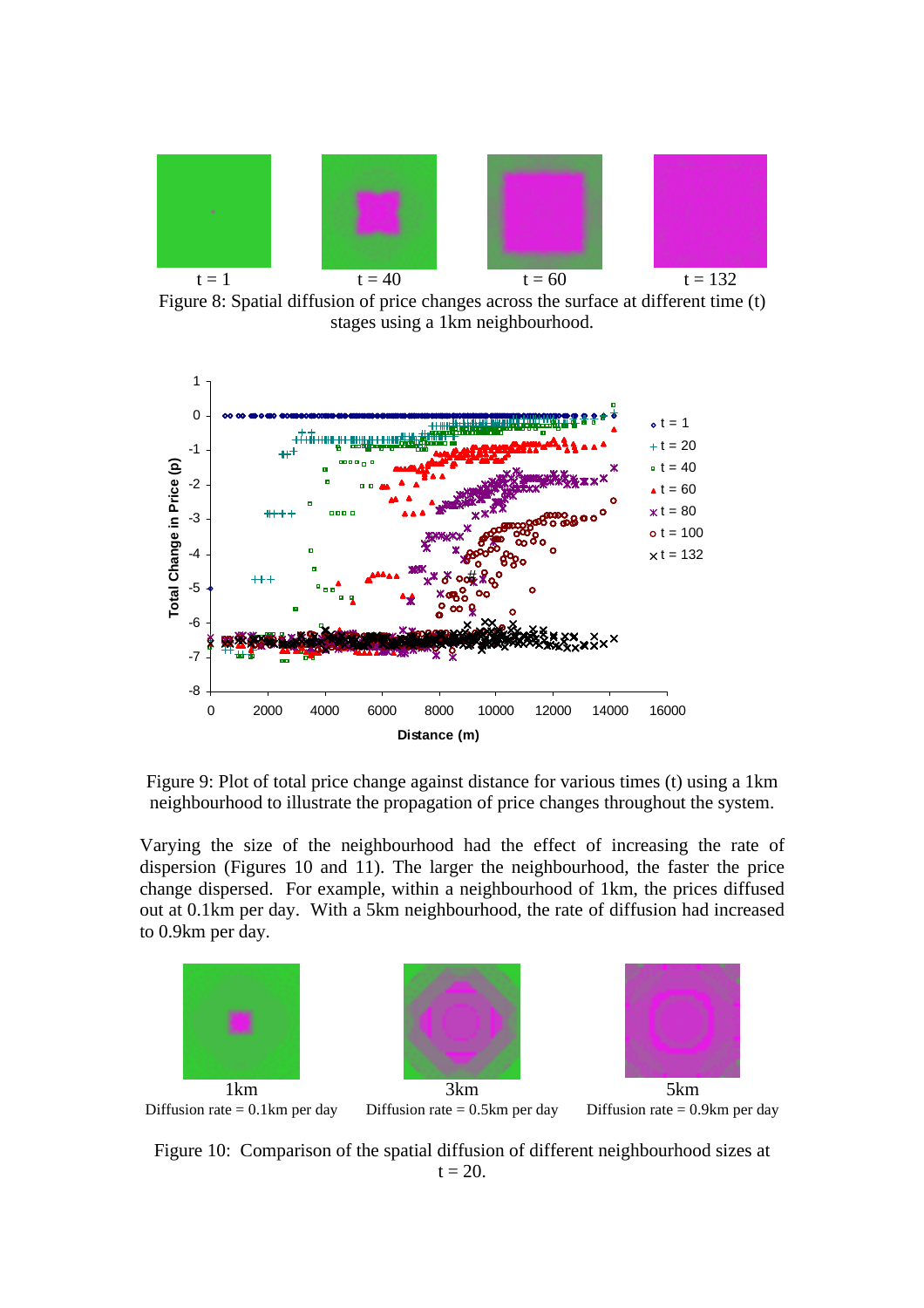

Figure 11: Comparison of the spatial diffusion (and rates) of different neighbourhood sizes at  $t = 20$ 

#### **10. Conclusions**

In this paper we have demonstrated a hybrid multi-agent model of a petrol market populated by self-interested (profit maximising) agents. This model was found to outperform a multi-agent model that did not account for important system behaviour, for example the movements and patronage of consumers. Despite the good performance of the hybrid model, further experimentation with the assignment of different rules to individual brands is required to reproduce the interactions that occur within real markets. Further experimentation possibilities include temporal variations in external factors, such as crude oil prices.

The hypothesis that local profit maximisation would lead to an overall regional increase in profit was also tested. This was found to be the case with a steady increase in regional profit over time that slowed and levelled off as the system reached equilibrium. This indicated that the hybrid model was accurately capturing potential market behaviour and it was also found that the model reproduced some of the spatial patterns within the real data, for example, the rural-urban divide.

Idealised experiments with a regular distribution of petrol stations and population showed how the prices diffused throughout the system. The rate of diffusion was relatively constant and dependent on the size of the neighbourhood for each of the experiments. The system reached an equilibrium state where there was little variation in price across the stations.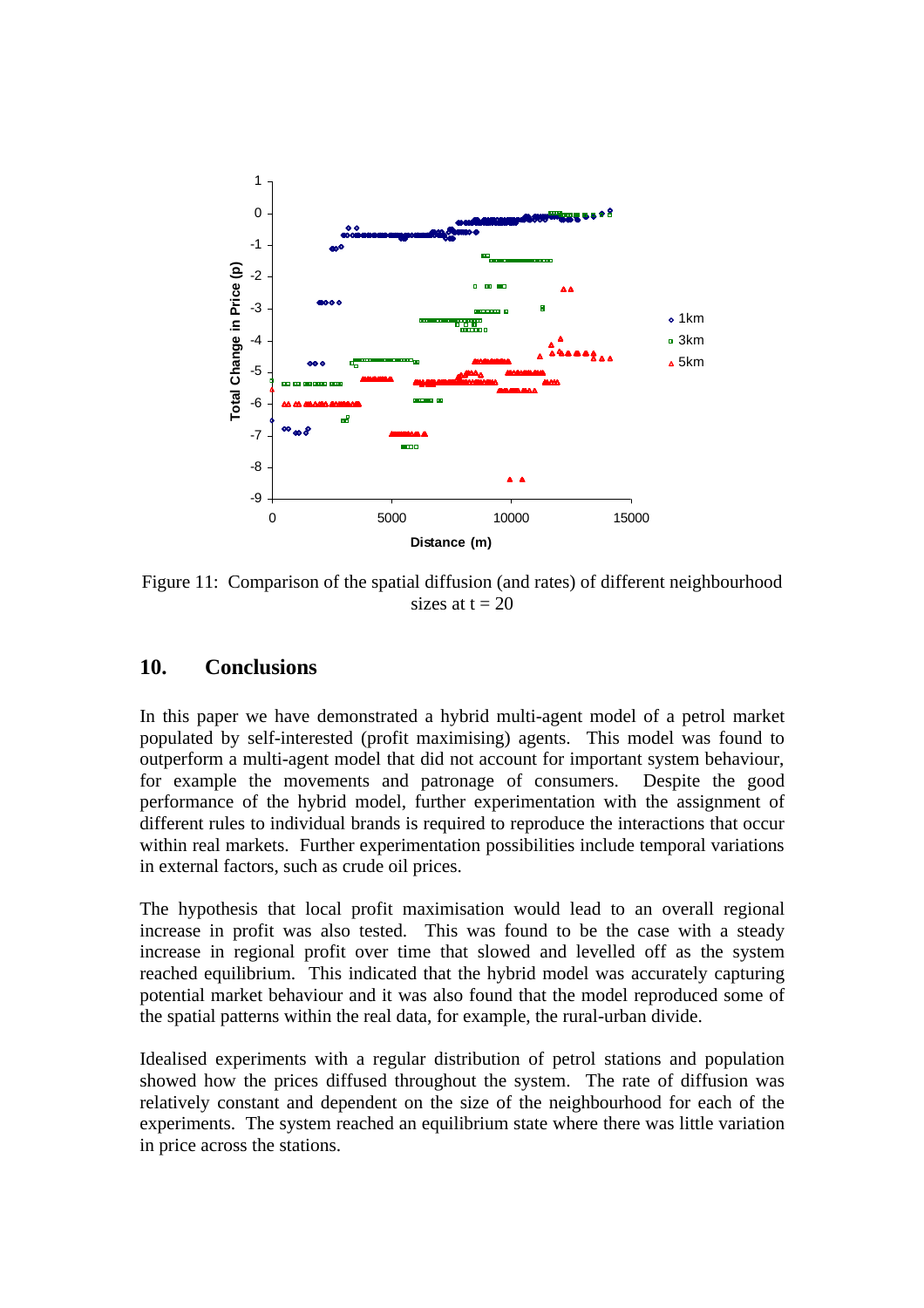Multi-agent systems provide an ideal framework in which a retail market can be accurately described. Individual agents (petrol stations) can be successfully supplied with detailed knowledge of the market by the attachment of more specialised models, such as spatial interaction models. This flexibility, coupled with the upsurge in readily available computing power makes agent-based modelling an incredibly valuable tool. This has empowered researchers with the ability to both model complex systems at a finer resolution and to extend theoretical ideas to real world problems.

#### **Acknowledgements**

The work reported within this paper is funded by the ESRC and G-Map. All digitised boundary data are Crown and ED-Line Copyright.

### **References**

ABHARAT, R.J. and SEE, L., 2000, Comparing Neural Network and Autoregressive Moving Average Techniques for the Provision of Continuous River Flow Forecasts in Two Contrasting Catchments, *Hydrological Processes*, **14**, pp. 2157 – 2172.

BACON, R. W., 1991, Rockets and Feathers; the Asymmetrical Speed of Adjustment of UK Retail Gasoline Prices to Cost Changes, *Energy Econ.* **1**, pp. 211 – 218.

BIRKIN, M., CLARKE, C. and CLARKE, M., 2002, *Retail Geography and Intelligent Network Planning*. Wiley.

BRENNER, W., ZARNEKOW, R., and WITTIG, H., 1998, *Intelligent Software Agents: Foundations and Applications*. Springer-Verlag.

CASTANIAS, R. and JOHNSON, H., 1993, Gas Wars: Retail Gasoline Price Fluctuations. *The Review of Economics and Statistics*, **75**, pp. 171 – 174.

DEKRUGER, D. and HUNT, B.R., 1994, Image-Processing and Neural Networks for Recognition of Cartographic Area Features, *Pattern Recognition*, **27(4)**, pp. 461 – 483.

DIPLOCK, G. and OPENSHAW, S., 1996, Using simple genetic algorithms to calibrate spatial interaction models. *Geographical Analysis*, 28:262–279.

ECKERT, A., 2002, Retail Price Cycles and Response Asymmetry. *Canadian Journal of Economics*, **35***,* pp. 52 – 77.

ECKERT, A., 2003, Retail Price Cycles and the Presence of Small Firms. *International Journal of Industrial Organisation*, **21***,* pp. 151 – 170.

FERBER, J., 1999, *Multi-Agent Systems: An Introduction to Distributed Artificial Intelligence*. Addison – Wesley.

FISCHER, M.M., 1994, Artificial neural networks: a new approach to modelling interregional telecommunication flows. *Journal of Regional Science*, **34**, pp. 503–527.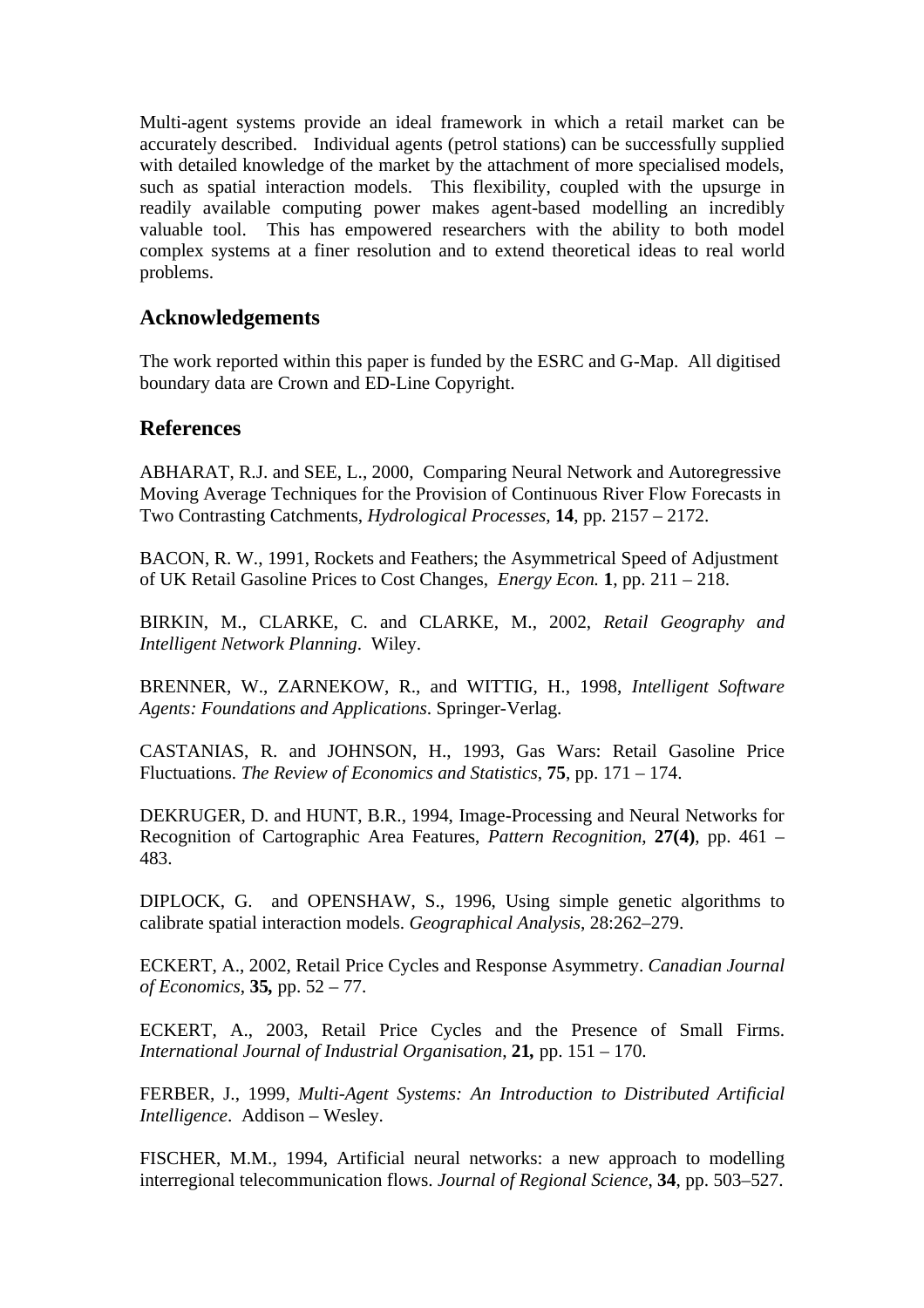FRANKLIN, S. & GRAESSER, A., (eds)., 1996, *Is it an agent, or just a program? Proceedings Third International Workshop on Agent Theories, Architectures and Languages,* Budapest, Hungary, pp. 193 - 206.

GALOETTI, M., LANZA, A. AND MANERA, M., 2003, Rockets and Feathers Revisited: An International Comparison on European Gasoline Markets. *Energy Econ*, **25***,* pp. 175 – 190.

GAGARIN, N AND FLOOD, I. AND ALBERT, P., 1994, Computing Truck Attributes with Artificial Neural Networks, *Journal of Computing in Civil Engineering*, **8(2)**, pp. 131 – 148.

GOODWIN, P. & WRIGHT G., 1993, Improving judgmental time-series forecasting a review of the guidance provided by research. *International Journal of Forecasting*, **9(2),** pp. 147-161.

JENNINGS, N.R., 2000, On Agent-based software engineering. *Artificial Intelligence,* **117,** pp. 277 – 296.

LEK, S. AND GUEGAN, J. F., 1999, Artificial Neural Networks as a tool in Ecological Modelling, an Introduction, *Ecological Modelling*, **120(2 – 3)**, pp. 93 – 102.

MAES, P., 1994, Agents that reduce work and information overload. *Communication of the ACM*, **37**, pp. 68-71.

MANNING, D.N., 1991, Petrol Prices, Oil Price Rises and Oil Price Falls: Evidence for the UK since 1972. *Applied Economics*, **23**, pp. 1535 – 1541.

MITCHELL, J.D., ONG, L.L. and IZAN, H.Y., 2000, Idiosyncrasies in Australian Petrol Price Behaviour: Evidence of Seasonality's. *Energy Economics,* **28**, pp. 243 – 258.

NOEL, M., 2002, *Edgeworth Price Cycles in Retail Gas Markets*, PhD Thesis.

NWANA , H.S., 1996, Software Agents: An Overview *The Knowledge Engineering Review*, **11(3)**, pp. 205 – 244*.*

O'SULLIVAN, D. AND HAKLAY, D., 2000, Agent-based Models and Individualism: Is the World Agent-Based?, *Environment and Planning A*, **32(2)**, pp. 1409 – 1425.

PAVE, A., 1994, Modelisation en biologie et en ecologie. Lyon, Aleas.

RECKNAGEL, F., FRENCH, M., HARKONEN, P. AND YABUNAKA, K-I., 1997, Artificial Neural Network Approach for Modelling and Prediction of Algal Blooms, *Ecological Modelling* **96**, pp. 11- 28.